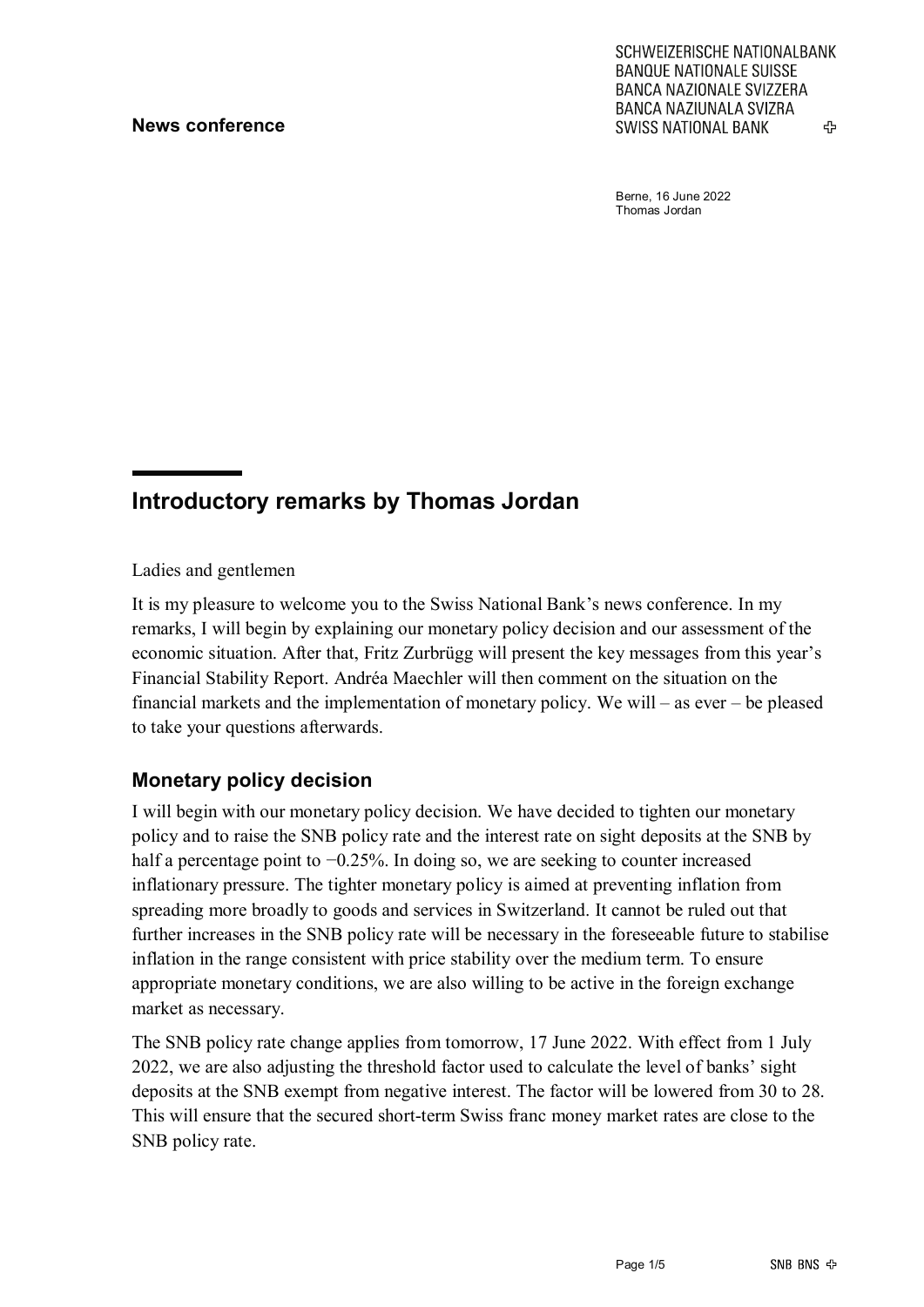### **Inflation forecast**

Inflation reached 2.9% in May and is likely to remain at an elevated level for the time being. The main reason for the higher inflation is the increase in the prices of oil products, food and goods affected by the global supply bottlenecks. However, there has also been a rise in inflation for some other goods and services.

The SNB's new conditional inflation forecast is based on the assumption that the SNB policy rate is −0.25% over the entire forecast horizon. The new forecast for the next three years is above that of March (cf. chart 1), and stands at 2.8% for 2022, 1.9% for 2023, and 1.6% for 2024 (cf. table 1). Without today's SNB policy rate increase, the inflation forecast would be significantly higher.

## **Global economic outlook**

Let me turn to the economic outlook worldwide. Global economic growth has slowed markedly recently.

This slowdown is on the one hand attributable to the high level of inflation, which is weighing on purchasing power and thus reducing demand. On the other hand, the uncertainty stemming from the war in Ukraine as well as the coronavirus lockdowns in China are curbing the development of the global economy. That said, unemployment has continued to decline in many countries. In the advanced economies, it is now back around the low levels seen prior to the pandemic.

Since March, there has been a further considerable and broad-based increase in inflation in many countries. The war in Ukraine has been a significant factor here, too, in that the prices of many commodities have risen as a result. In addition, persisting supply bottlenecks have led to further price increases for various goods.

In our baseline scenario for the global economy, we assume that energy prices will remain high for the time being, but that there will not be an acute energy shortage in the major economic areas. The positive development of the economy should thus continue overall. Owing to the increased prices for energy and food, coupled with the supply bottlenecks, inflation is likely to remain high for some time. However, the importance of these factors should diminish over the medium term. With monetary policy also becoming increasingly tighter in many countries, inflation is likely to gradually return to more moderate levels.

Our scenario for the global economy is subject to significant risks. For example, inflation could rise further and thus weigh even more heavily on real incomes and consumer demand. At the same time, high inflation could become entrenched as a result of increased secondround effects, requiring stronger monetary policy responses in other countries. Finally, there are still important downside risks to growth from the war in Ukraine and the pandemic.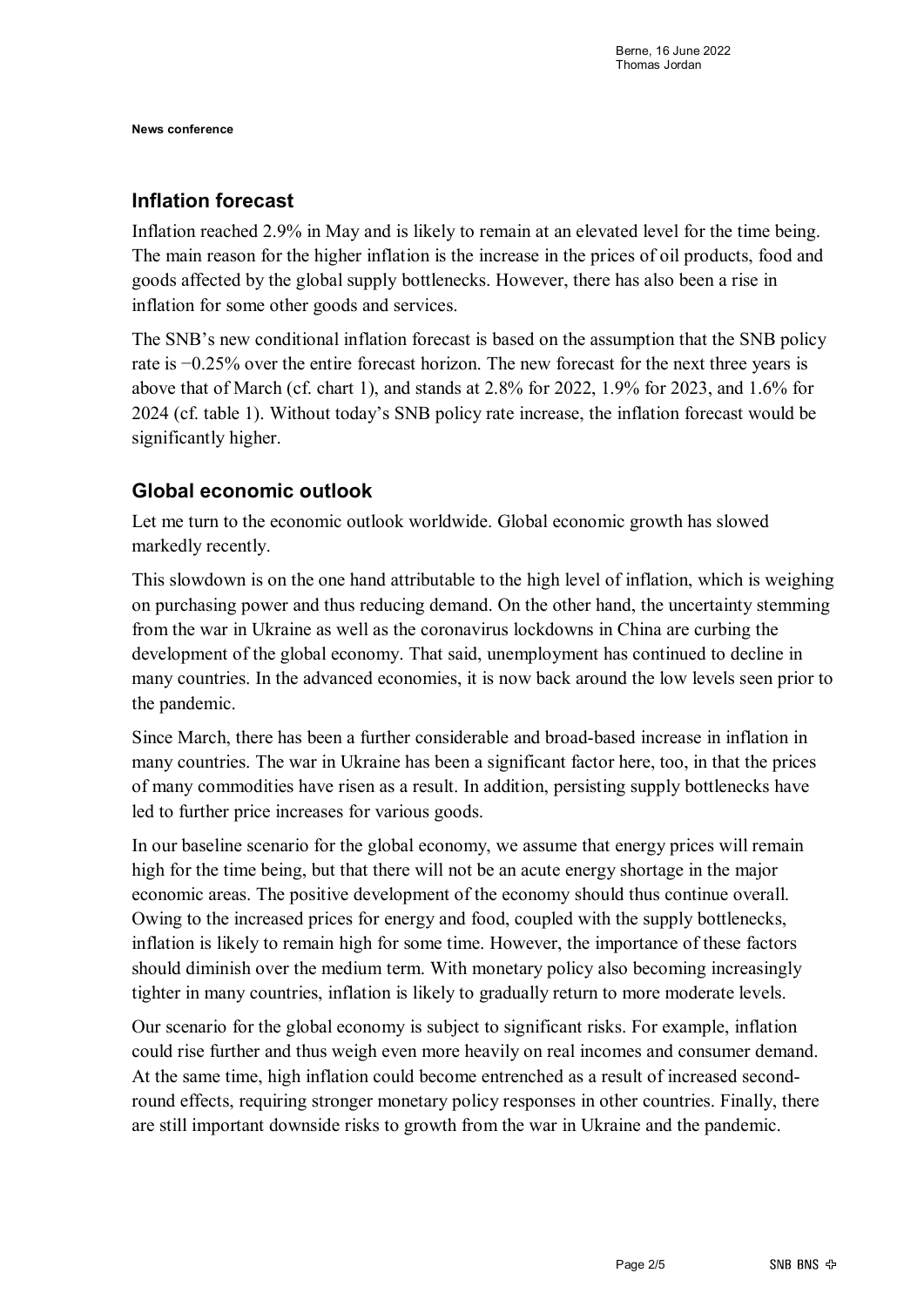### **Swiss economic outlook**

I now come to developments here in Switzerland. The Swiss economy has continued the favourable development it has shown since the beginning of the year. After modest growth in the fourth quarter of 2021, GDP increased by just under 2% in the first quarter of this year. The signals remain positive for the current quarter. The situation on the labour market has also continued to improve.

The war in Ukraine has thus far had comparatively little adverse impact on economic activity in Switzerland. The effect has been most clearly felt in the higher energy prices and in the supply bottlenecks.

For 2022, we still anticipate GDP growth of around 2.5%. Unemployment is likely to remain low. This favourable forecast is based, among other things, on the assumption that the global economy continues to grow and that the war in Ukraine does not escalate further.

Our forecast for Switzerland, as for the global economy, is subject to large risks. If the energy supply in Europe were to be adversely affected, this could have a serious impact on the Swiss economy. The global supply bottlenecks and further increases in commodity prices could also slow growth. Furthermore, a resurgence of the coronavirus pandemic cannot be ruled out.

## **Monetary policy tightening**

Ladies and gentlemen, allow me to return to our monetary policy. I would like to set out the rationale behind the monetary policy move we have made today. My colleague Andréa Maechler will discuss the adjustment of the threshold factor later.

We have decided to raise the SNB policy rate by half a percentage point because there are now signs of inflation also spreading to goods and services that are not directly affected by the war in Ukraine and the consequences of the pandemic. In the current environment, price increases are being passed on more quickly – and are also being more readily accepted – than was the case until recently. There is the threat of second-round effects becoming entrenched if inflation remains above 2% for a longer period. By raising the SNB policy rate today, we aim to counter the increased inflationary pressure.

Since the last monetary policy assessment, the development of the Swiss franc exchange rate has also contributed to the rise in inflation. The Swiss franc has depreciated in trade-weighted terms, despite the higher inflation abroad. Thus the inflation imported from abroad into Switzerland has increased. Another consequence of this depreciation coupled with significantly higher inflation abroad is that the Swiss franc is no longer highly valued.

What is the outlook for our monetary policy going forward? The higher SNB policy rate should via its impact on borrowing costs and the exchange rate contribute to curbing the development of inflation in Switzerland. From today's perspective, and assuming that the SNB policy rate remains constant at  $-0.25%$ , our new inflation forecast shows the rate of inflation temporarily declining to around 1.5% before rising back to 2% over time. Without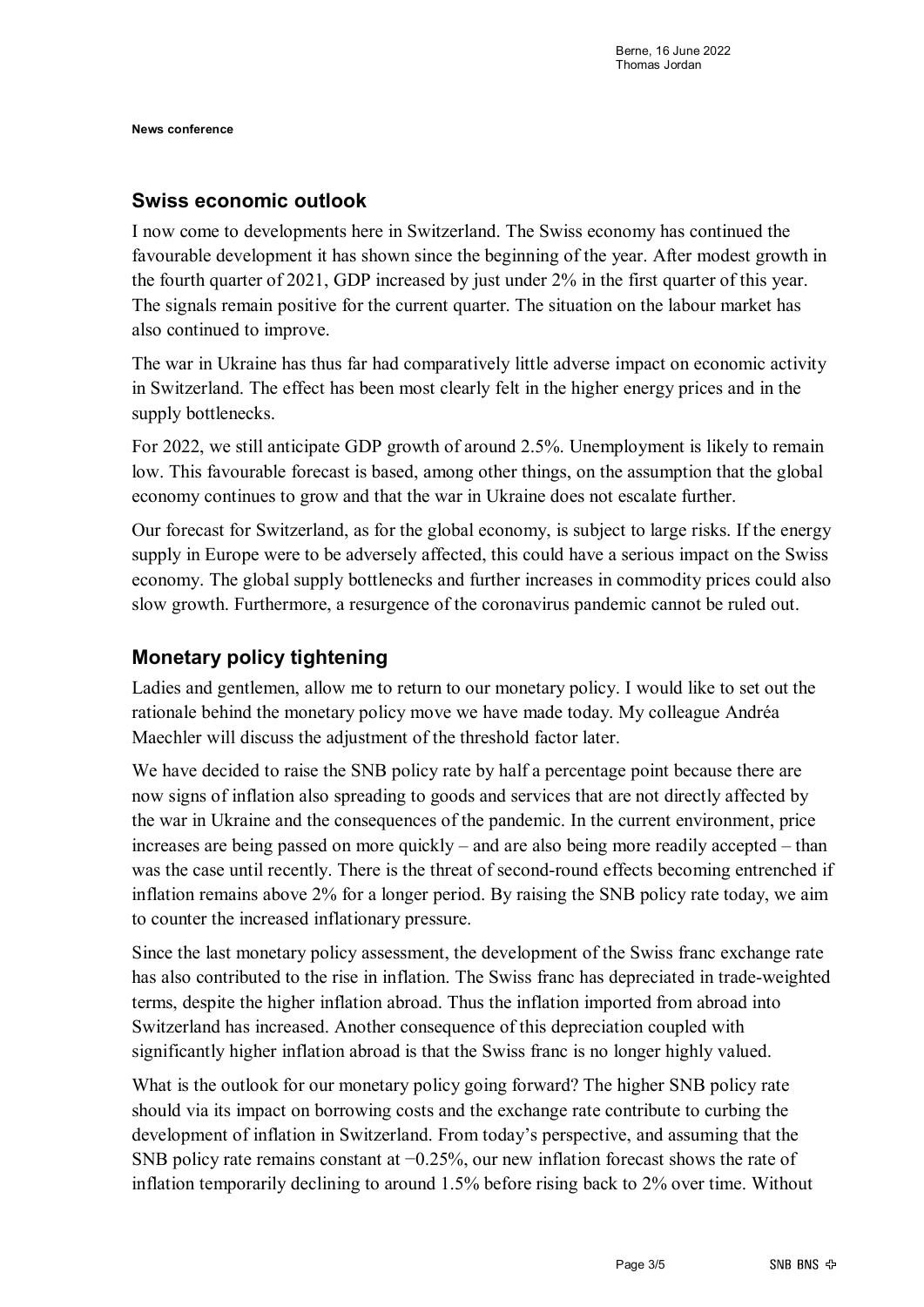today's SNB policy rate increase, inflation would be clearly above the range consistent with price stability at the end of the forecast horizon.

The new inflation forecast shows that further increases in the SNB policy rate may be necessary in the foreseeable future to stabilise inflation in the range consistent with price stability over the medium term. The current environment is subject to great uncertainty, also with regard to exchange rate developments. If there were to be an excessive appreciation of the Swiss franc, we would be prepared to purchase foreign currency. If the Swiss franc were to weaken, however, we would also consider selling foreign currency.

We will be observing the developments closely and are prepared to take the necessary measures in every situation to ensure price stability in Switzerland over the medium term.

Ladies and gentlemen, thank you for your attention. It is now my pleasure to give the floor to Fritz Zurbrügg.

#### CONDITIONAL INFLATION FORFCAST OF JUNE 2022 Year-on-year change in Swiss consumer price index in percent 3.5<br>3.0<br>2.5<br>2.0<br>1.5<br>1.0  $0.5$ <br> $0.0$  $-0.5$  $-1.0 - 1.5$ 2019 2020 2021 2022 2023 2024 2025 Inflation Forecast June 2022. Forecast March 2022. SNB policy rate -0.25% SNB policy rate -0.75%

Source(s): SFSO, SNB

#### **OBSERVED INFLATION IN JUNE 2022**

|                 | 2019 | 2020 | 2021                                                      | 2022                                                                                                      | 2019 2020 2021    |  |  |
|-----------------|------|------|-----------------------------------------------------------|-----------------------------------------------------------------------------------------------------------|-------------------|--|--|
|                 |      |      |                                                           | $\vert$ a1   a2   a3   a4   a1   a2   a3   a4   a1   a2   a3   a4   a1   a2   a3   a4   a1   a2   a3   a4 |                   |  |  |
| Inflation       |      |      | 0.6 0.6 0.3 -0.1 -0.1 -1.2 -0.9 -0.7 -0.4 0.5 0.8 1.4 2.1 |                                                                                                           | 0.6<br>$0.4 -0.7$ |  |  |
| Source(s): SESO |      |      |                                                           |                                                                                                           |                   |  |  |